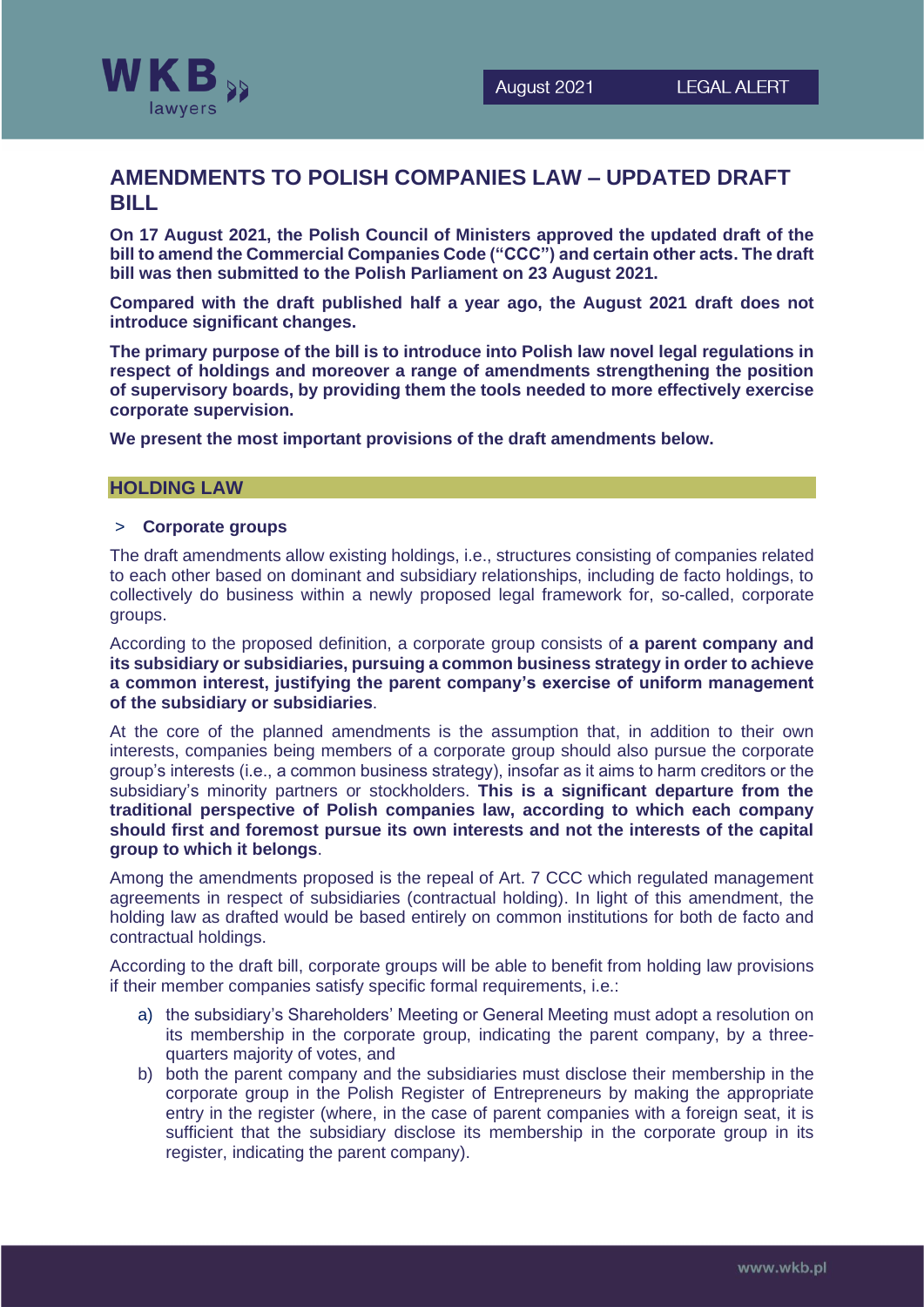

The provisions of the holding law will only apply to a given company and the members of its corporate bodies after the membership of said company in the corporate group is registered and disclosed in the Register of Entrepreneurs.

Further, membership in a corporate group will cease as a result of either the subsidiary's Shareholders' Meeting or General Meeting adopting a resolution, under the same majority requirements as mentioned above, on ending its membership, or the parent company gives notice to the subsidiary that its membership has ended.

Companies being members of a corporate group will be required to state their membership in a corporate group in their notices and commercial orders as well as on their websites.

In the latest version of the draft bill, the provisions regulating the scope of corporate groups were amended. On the one hand, the current wording of the draft bill allows for the application of the provisions on corporate groups to companies related to the parent company, if provided for in the related company's articles of association or statute. On the other hand, the draft bill excludes subsidiaries being public companies, bankrupt companies or companies in liquidation, if they have begun the division of their assets, from its scope.

Moreover, in connection with the entry into force of provisions concerning a new form of commercial company – the simple joint-stock company (*prosta spółka akcyjna*) – on 1 July 2021, the draft bill amending the CCC should be read in the context of Art. 4  $\S$ § 2<sup>1</sup> and 2<sup>2</sup> pt. 1 CCC. Under these provisions:

- a) the provisions on management boards and members of the management board should be, in principle, applied accordingly to simple joint-stock companies in which a board of directors is appointed;
- b) wherever the CCC refers broadly to the stockholder's participation in the share capital, this should also be understood as the proportion of shares held by a simple joint-stock company's stockholder to the total number of shares of stock issued in such company.

If no further changes are made to the draft then, in effect, the provisions of the draft holding law, despite expressly referring to the concept of share capital and directly regulating the status of members of the management board in the corporate group, will also equally impact corporate groups in which simple joint-stock companies are members, even where a board of directors is appointed in such a company.

## > **Binding instructions of the parent company**

According to the draft bill, the parent company will be entitled to issue binding instructions (in written or electronic form, under pain of invalidity) to its subsidiaries being members of the corporate group, in respect of the management of the company's affairs, if justified by the corporate group's interests. At a minimum, such instructions should state the:

- a) actions which the parent company expects the subsidiary to take in connection with the performance of the binding instructions,
- b) corporate group interest justifying the subsidiary's performance of the parent company's instructions,
- c) expected benefit or harm to the subsidiary being a consequence of its performance of the parent company's instructions, and also
- d) the manner and time in which the harm suffered by the subsidiary as a result of its compliance with the parent company's instruction is foreseen to be remedied.

The performance of binding instructions will require the prior adoption of a resolution of the subsidiary's management board containing, at least, those parts of the binding instructions referred to above. The subsidiary will also be required to notify the parent company of the adoption of such a resolution, or its refusal to perform the binding instructions.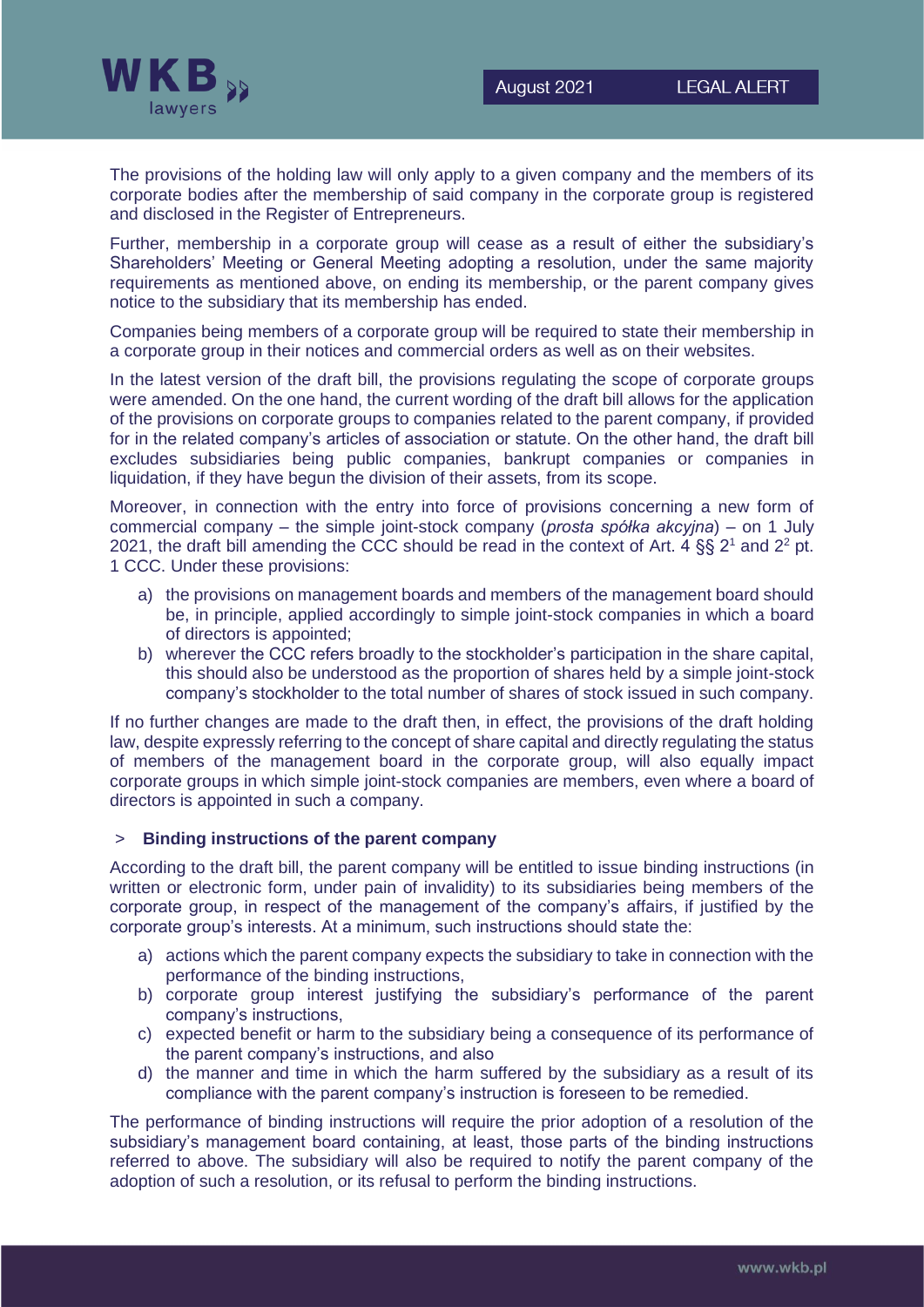

A subsidiary may consider refusing to perform binding instructions in the following circumstances:

- a) performing the instructions would result in its insolvency, or the threat of insolvency,
- b) in the case of companies other than those wholly owned and where the articles of association or statute do not provide otherwise – also in the case of justified concerns that the instructions are contrary to the interests of said company and that the company would suffer harm which would not be remedied by the parent company or another subsidiary being a member of the corporate group within two years from the event causing said harm.

In the latter case, the management board, when assessing the potential harm to the subsidiary which may result from its performance of the binding instructions, will need to take into account the benefits achieved by that time on account of the subsidiary's membership in the corporate group.

According to the draft bill, a resolution refusing to perform binding instructions should be made prior to their performance and should include a justification. Note that the draft bill provides for the possibility to reserve additional conditions for refusal in a company's articles of association or statute.

## > **Parent company liability for the results of binding instructions**

Parent companies will be liable for compensatory damages towards subsidiaries being members of the corporate group for the results on their performance of the parent company's binding instructions. Such liability, based on the principle of presumed fault, will arise if the harm is not remedied within the period indicated in the instructions. At the same time, with respect to wholly-owned subsidiaries, the parent company's liability will be narrower and limited to cases where the performance of binding instructions caused the subsidiary's insolvency.

The liability of the parent company will be determined taking into account its duty of loyalty to the subsidiary in issuing and performing the binding instructions.

To the extent provided for in the draft amendments, the parent company will also be liable to a subsidiary's creditors and minority partners (shareholders) for the results of the subsidiary's performance of its instructions.

### > **Liability of members of group companies' governing bodies**

Members of the management board, supervisory board and audit committee, as well as commercial proxies and liquidators, of companies being members of a corporate group will be entitled to rely on the fact that their acts or omissions were undertaken in pursuit of a specific corporate group interest, provided that the company disclosed its membership in the group in the National Court Register.

As a rule, members of the management board, supervisory board and audit committee, as well as liquidators, of a subsidiary will not be subject to civil liability for harm caused by the performance of the parent company's instructions. However, provisions regulating the exclusion of such persons criminal liability were not included in the draft bill. We would note that, for example, in the case of the act stipulated in Art. 299 of the Criminal Code, it will not be possible to claim that a person acting as instructed failed to properly perform their duties or acted in excess of their authorization insofar as those actions resulted from the instructions themselves. From this perspective, it would not be possible to impose criminal liability.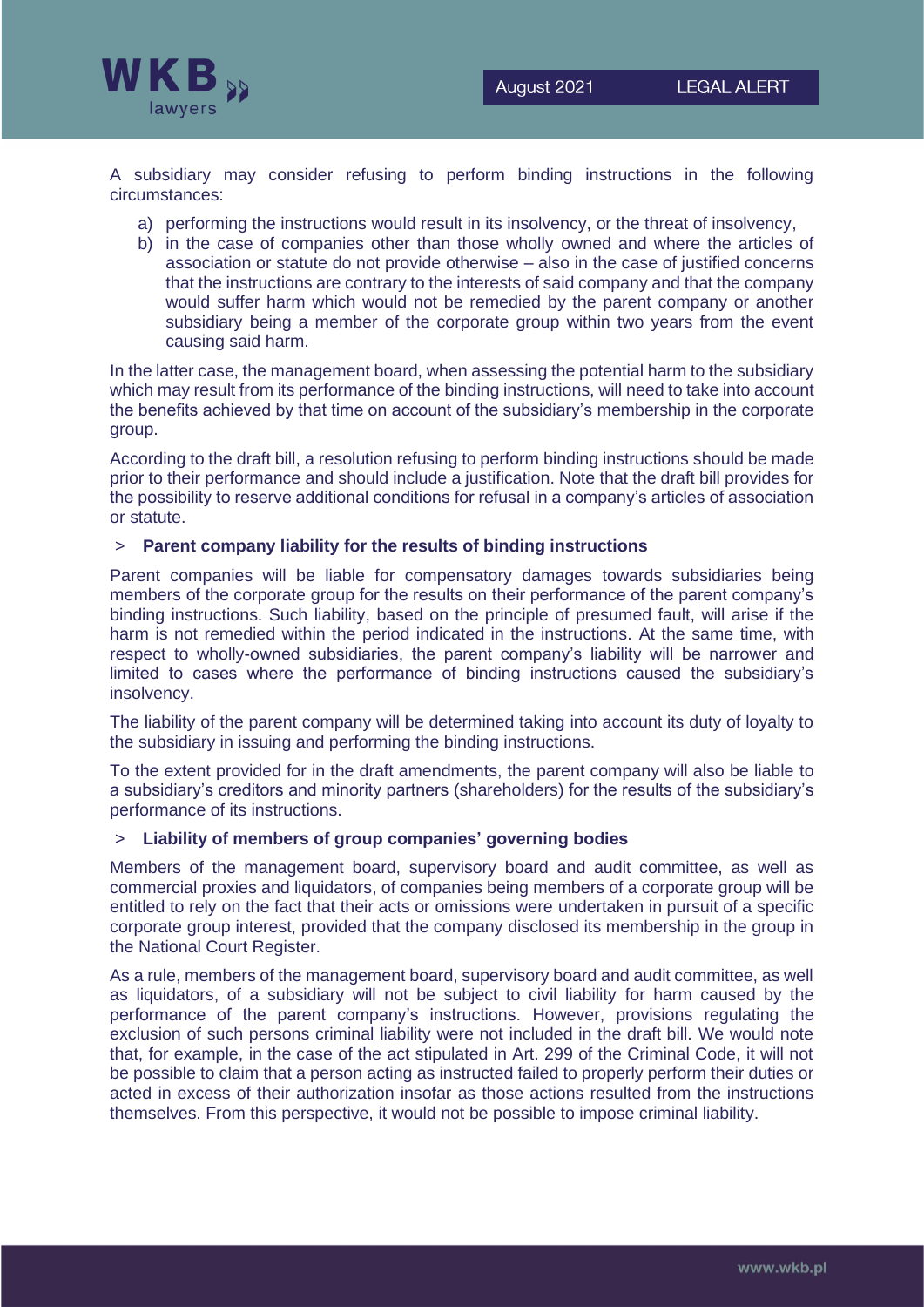

## > **Protection of the parent company**

The draft bill provides for a protection mechanism for the parent company, allowing it to effectively manage the corporate group, by permitting it to undertake a compulsory buy-out of the shares (stock) held by minority partners (shareholders) in its subsidiaries (a so-called 'squeeze-out'). This mechanism can also be applied to subsidiaries being limited liability companies (*spółki z ograniczoną odpowiedzialnością*) (which is a novelty in comparison to the law as it currently stands) as well as simple joint-stock companies (which will result from the incorporating reference in Art.  $4 \le 2^2$  pt. 1 CCC).

Parent companies will be entitled to, at any time, review the books and documents of subsidiaries being members of the corporate group at any time and to request information from them.

A parent company's supervisory board (or, in its absence, the management board) will, as a rule, exercise ongoing supervision over the pursuit of the corporate group's interests by subsidiaries being members of the corporate group.

## **Protection of minority partners (shareholders)**

The annual management board reports on the activities of subsidiaries being members of the corporate group will be required to include an additional part concerning the contractual relationships between the subsidiary and the parent company for the previous financial year, indicating the binding instructions issued by the parent company to the subsidiary. Alternatively, such information may be included in a separate management board report.

Furthermore, minority partners or shareholders of subsidiaries being members of a corporate group which hold, alone or jointly with the company's other partners or shareholders, at least one-tenth of its share capital, shall be entitled to demand that the registry court appoint an audit firm to audit the accounting and activities of the corporate group.

The draft bill allows for the possibility for a subsidiary's minority partners (shareholders) to demand the compulsory purchase of the shares or stock they hold (a so-called 'sell-out').

#### **Strengthening the position of supervisory boards**

## > **Supervisory boards granted additional competences**

In order to perform their duties, supervisory boards will be entitled to demand that the management board, commercial proxies, and all persons employed by the company (including persons employed under civil law agreements), provide any and all information, documents, reports and/or explanations necessary to supervise the company, in particular those concerning the company's activities or assets, also with respect of subsidiaries or related entities. Non-executive directors of simple joint-stock companies will have analogous rights, where a board of directors is appointed with a distinction between the functions of executive and non-executive directors.

Supervisory boards will be authorized to adopt resolutions requiring that specific issues related to the company's activities or its assets be audited (at the company's cost) by an auditor of their choice, provided that such entity possesses the necessary professional expertise and qualifications to examine a given matter.

A duty, based on that applicable to joint-stock companies, will be introduced requiring that the consent of the supervisory board be obtained for a company to enter into transactions with its parent company, subsidiary or a related entity, if the total value of transactions with the same entity during a given financial year exceeds 10% of the company's total assets, calculated on the basis of its most recently approved financial statements.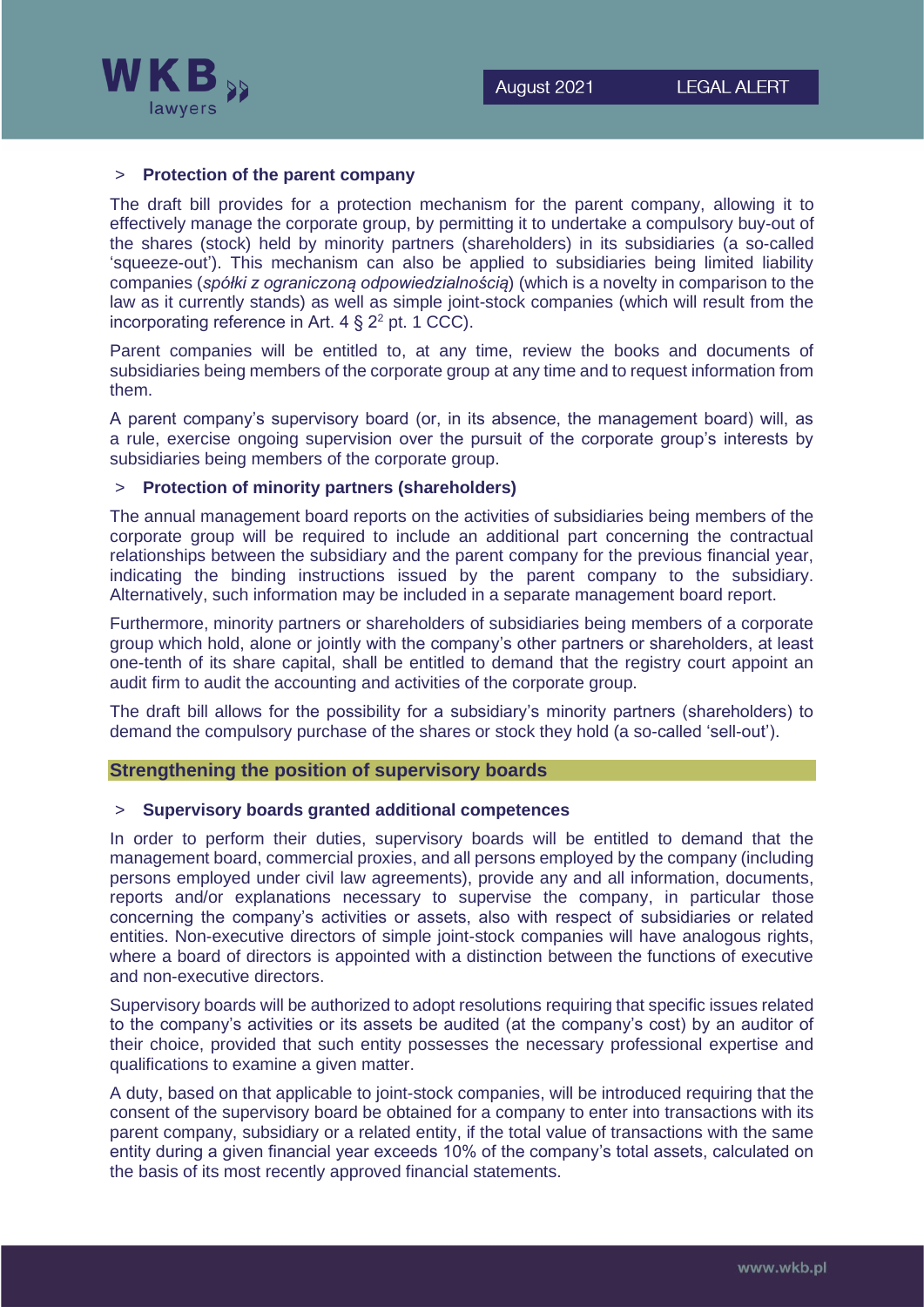

Moreover, the draft bill would amend the provisions on limited liability companies and jointstock companies such that they expressly allow for the establishment of *ad hoc* or permanent committees within the supervisory board to perform specific supervisory functions (supervisory board committees). This will result in the harmonization of the legal regime applicable to all three forms of commercial companies, since, under the current version of the CCC, the ability to establish committees in a body is only expressly regulated in respect of simple joint-stock companies.

## > **Additional duties of management boards**

According to the draft bill, management boards will be required to provide supervisory boards with additional information on a range of specified matters, including material transactions, resolutions adopted by the management board, and changes to the company's situation, without being called to do so. This mechanism is implemented in the CCC only in respect of joint-stock companies, however, note that the proposed provision may serve as a regulatory template which could be voluntarily added to the articles of association of a limited liability company or simple joint-stock company.

The draft bill provides for the imposition of criminal penalties on members of the management board, in the form of fines, limitation of their liberty if they fail to provide the supervisory board with the required documents and/or information, and also expands the catalogue of persons prohibited from acting as members of the governing bodies of capital companies to include persons convicted for the above offence.

## > **Supervisory board reports**

The duties of supervisory boards will now include the preparation and submission of an annual written report on their activities for the previous financial year (the supervisory board report) to the partners' (or shareholders') meeting or the general meeting.

In addition to an assessment of the company's situation, a joint-stock company's supervisory board report shall also include an evaluation of the company's control and risk management procedures and an evaluation of the management board's compliance with its duty to provide documents and information. In respect of other forms of capital companies, the scope of information to be included in such reports has been left to the companies themselves.

#### **Other changes**

- The terms of office of members of the governing bodies of limited liability companies and joint-stock companies will be calculated by complete financial years (unless the articles of association or statute do not provide otherwise), which will resolve the current doubts in practice regarding the period of time for which members of such companies' governing bodies perform their functions.
- > It will now be possible to engage the services of a professional advisor when carrying out qualification proceedings in respect of members of the management board in limited liability companies and joint-stock companies.
- > Furthermore, following the example of the current provisions on simple joint-stock companies, the draft bill provides for:
	- the codification of the duty of loyalty in the relationship between a limited liability companies and joint-stock companies and the members of their governing bodies,
	- a more precise scope of the non-disclosure duty in the relationship between a limited liability companies and joint-stock companies and the members of their governing bodies – the prohibition on the disclosure of a company's business secrets will also continue to be effective following the end of a members mandate in a governing body,